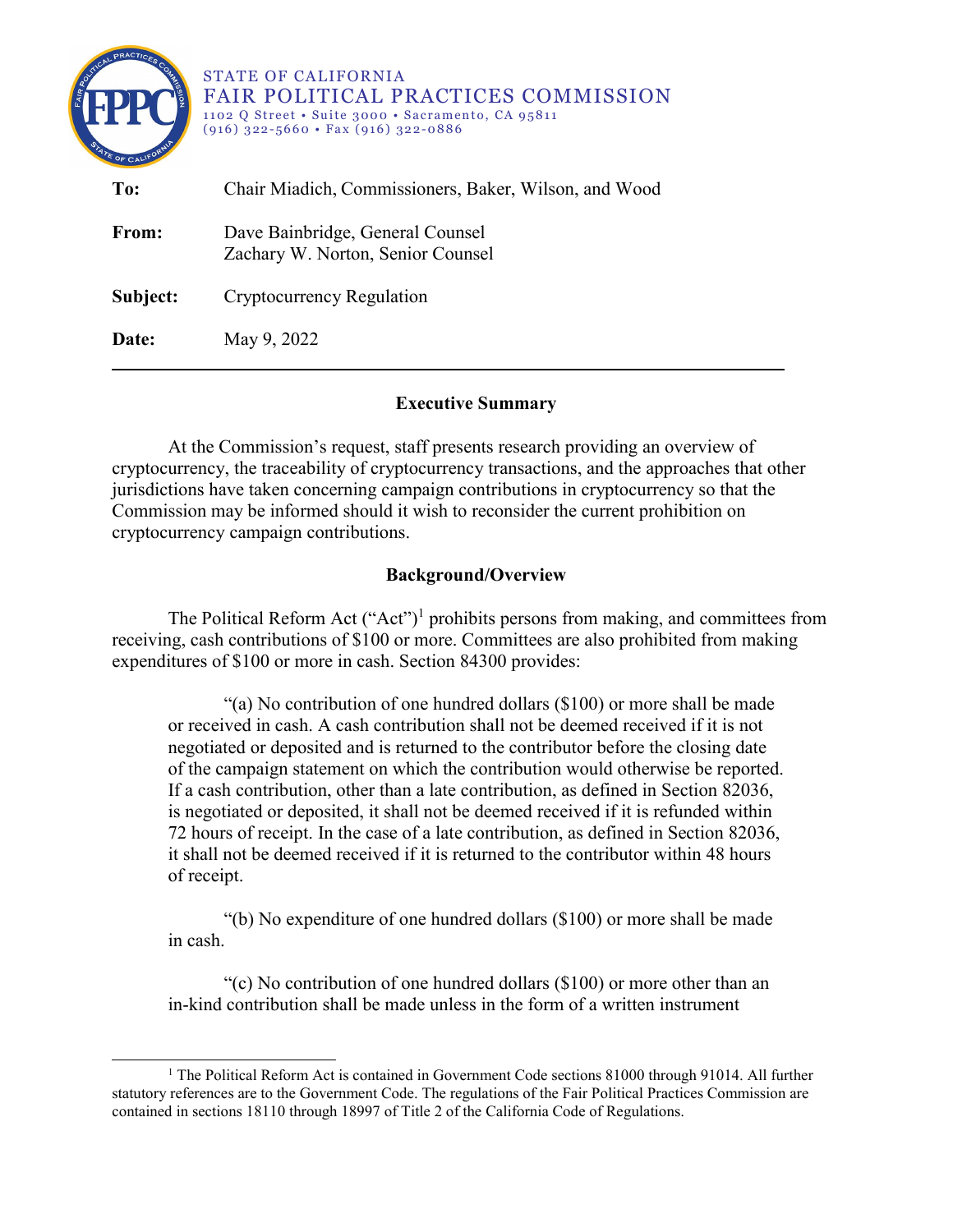containing the name of the donor and the name of the payee and drawn from the account of the donor or the intermediary, as defined in Section 84302.

"(d) The value of all in-kind contributions of one hundred dollars (\$100) or more shall be reported in writing to the recipient upon the request in writing of the recipient."

Additionally, Section 85201 provides that all contributions or loans made to a candidate, or the candidate's controlled committee, shall be deposited into a single campaign bank account. This is typically, referred to as the "one-bank account" rule.

The Commission voted to prohibit the making and receipt of cryptocurrency contributions with the adoption of Regulation 18[2](#page-1-0)15.4 in September 2018.<sup>2</sup> In adopting the current regulation, the Commission expressed concerns about the traceability of cryptocurrency and how, as a result, cryptocurrency might be utilized to circumvent contribution limits and prohibitions, or by foreign entities to contribute to campaigns.

Bearing in mind these restrictions on cash contributions and expenditures, as well as the one-bank account rule and the existing prohibition on cryptocurrency contributions, we examine some of the fundamentals of cryptocurrency, the feasibility of tracing cryptocurrency transactions, and the different approaches towards cryptocurrency campaign contributions in other jurisdictions.

### **Cryptocurrency**

Currency (also referred to as "real" currency) as defined by federal regulations is "the coin and paper money of the United States or of any other country that is designated as legal tender and that circulates and is customarily used and accepted as a medium of exchange in the country of issuance."<sup>[3](#page-1-1)</sup> In contrast to real currency, "virtual" currency is a medium of exchange that operates like a currency in some environments, but does not have all the attributes of real currency. Virtual currency incudes cryptocurrencies, such a Bitcoin. In particular, virtual currency does not have legal tender status in any jurisdiction, is not backed by a governmental body, and is entirely digital. [4](#page-1-2) For tax purposes, the Internal Revenue Service has determined that virtual currencies that can be converted into traditional currency are property, and a taxpayer can have a gain or loss on the sale or exchange of a virtual currency.<sup>[5](#page-1-3)</sup>

As of April 7, 2022, there are 18,753 different virtual currencies, with more being created regularly. (There were approximately 2,200 in September 2018, when the Commission last addressed the issue of cryptocurrency contributions).<sup>[6](#page-1-4)</sup> At the end of 2021, the market was adding

<span id="page-1-0"></span><sup>2</sup> Regulation 18215.4 states "[n]o contribution may be made or received in cryptocurrency."

<span id="page-1-1"></span><sup>3</sup> 31 CFR § 1010.100(m).

<span id="page-1-3"></span><span id="page-1-2"></span><sup>4</sup> Department of the Treasury, Financial Crimes Enforcement Network, FIN-2013-G001.

<sup>&</sup>lt;sup>5</sup> [IRS Notice 2014-21.](https://www.irs.gov/irb/2014-16_IRB#NOT-2014-21)

<span id="page-1-4"></span><sup>&</sup>lt;sup>6</sup> Listing of actively traded cryptocurrencies. <https://coinmarketcap.com/all/views/all/>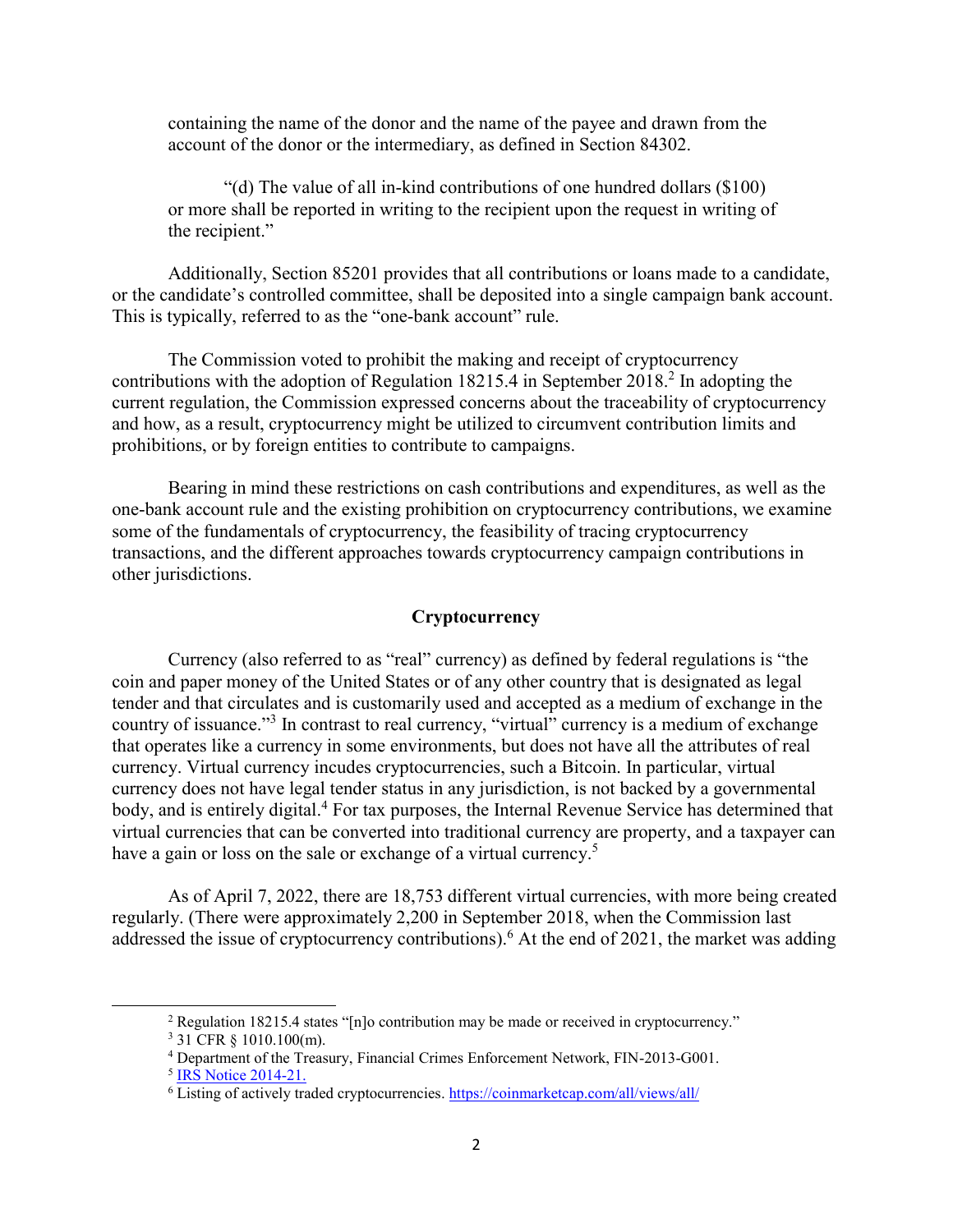about 1,000 new cryptocurrencies every month. [7](#page-2-0) Of these many virtual currencies, Bitcoin is perhaps the most well-known, although there are also other cryptocurrencies that are now being more widely used. According to a recent Pew Research Center survey, 16% of Americans say they personally have invested in, traded or otherwise used cryptocurrency.<sup>[8](#page-2-1)</sup> Cryptocurrencies remain subject to extreme price volatility. By late January 2022, Bitcoin's value had declined since its peak in November 2021, losing more than \$600 billion in market value, and over \$1 trillion has been lost from the aggregate cryptocurrency market in the same time period.<sup>[9](#page-2-2)</sup>

### Bitcoin

Perhaps one of the most well know cryptocurrencies, Bitcoin is a privately issued cryptocurrency created in 2009.[10](#page-2-3) Bitcoins are purely digital, "exist[ing] only as a long string of numbers and letters in a user's computer file." Bitcoins "act as real world currency in that users pay for real goods and services . . . with bitcoins as opposed to U.S. dollars or other government issued currencies." A user transfers Bitcoins from the user's online "wallet" (essentially, an encrypted computer file) either to other users, to merchants who accept Bitcoins as payment, or through "[t]hird-party exchanges [that] allow Bitcoin users to exchange their Bitcoins back to government-issued currencies."[11](#page-2-4) The value of Bitcoins is established by exchanging them for goods or services or for U.S. dollars or other currency. There are numerous online exchanges on which potential buyers and sellers of Bitcoins post "bid" and "ask" prices akin to those on securities or commodities exchanges. Although a single Bitcoin is currently valued in the thousands of dollars (approximately \$40,398 as of February17, 2022), Bitcoin can be divided into smaller amounts, up to 8 decimal places (0.00000001), to facilitate lower value transactions.[12](#page-2-5)

#### Blockchain

<span id="page-2-0"></span> $\overline{a}$ 

All Bitcoin, and most cryptocurrency transactions, are public in that they are added to a "blockchain," a decentralized, inalterable, permanent, public ledger, with no single controlling entity or person, of all transactions ever made. When a transaction is initiated, it is shared with participants on the network associated with the particular cryptocurrency, whereupon special users (often called "miners") verify that the units have not already been spent, and validate the transaction by solving a complex algorithm. The transaction is then added to the blockchain, with each block consisting of a group of reported transactions in chronological order. In exchange for participating in this community validation process, miners generate and receive a payment in the

<sup>7</sup> [https://www.fool.com/investing/stock-market/market-sectors/financials/cryptocurrency-stocks/how-many](https://www.fool.com/investing/stock-market/market-sectors/financials/cryptocurrency-stocks/how-many-cryptocurrencies-are-there/)[cryptocurrencies-are-there/](https://www.fool.com/investing/stock-market/market-sectors/financials/cryptocurrency-stocks/how-many-cryptocurrencies-are-there/)

<span id="page-2-1"></span><sup>&</sup>lt;sup>8</sup> [https://www.pewresearch.org/fact-tank/2021/11/11/16-of-americans-say-they-have-ever-invested-in](https://www.pewresearch.org/fact-tank/2021/11/11/16-of-americans-say-they-have-ever-invested-in-traded-or-used-cryptocurrency/)[traded-or-used-cryptocurrency/](https://www.pewresearch.org/fact-tank/2021/11/11/16-of-americans-say-they-have-ever-invested-in-traded-or-used-cryptocurrency/)

<span id="page-2-2"></span><sup>9</sup> [https://www.bloomberg.com/news/articles/2022-01-21/crypto-meltdown-erases-more-than-1-trillion-in](https://www.bloomberg.com/news/articles/2022-01-21/crypto-meltdown-erases-more-than-1-trillion-in-market-value)[market-value](https://www.bloomberg.com/news/articles/2022-01-21/crypto-meltdown-erases-more-than-1-trillion-in-market-value) 

<span id="page-2-4"></span><span id="page-2-3"></span><sup>&</sup>lt;sup>10</sup> U.S. Gov't Accountability Office, GAO-13-516, Virtual Economies and Currencies 5 (2013), available at: [https://www.gao.gov/assets/660/654620.pdf.](https://www.gao.gov/assets/660/654620.pdf)

<sup>&</sup>lt;sup>11</sup> FEC Advisory Opinion 2014-02.

<span id="page-2-5"></span><sup>12</sup> *Frequently Asked Questions*, Bitcoin. <https://bitcoin.org/en/faq>.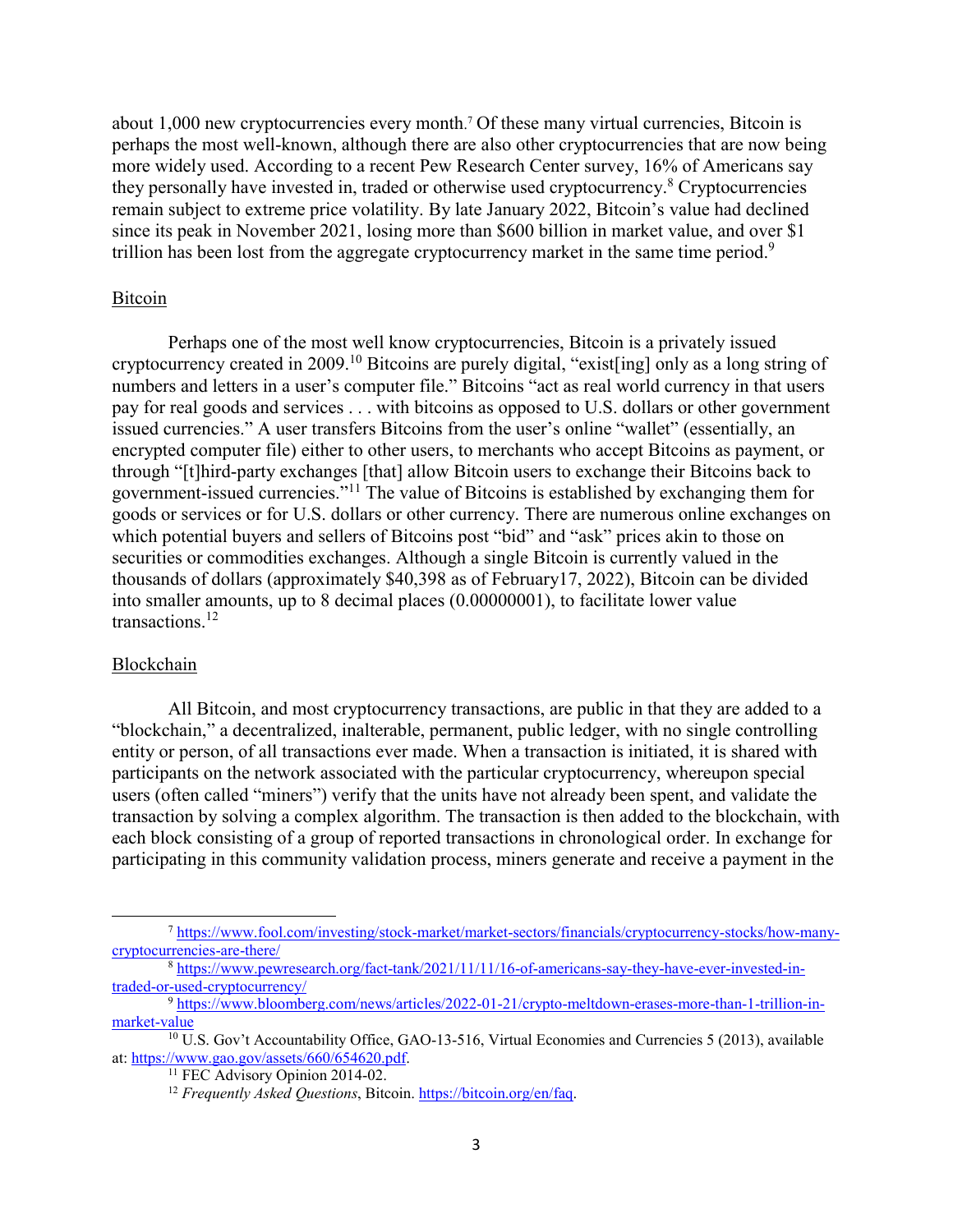cryptocurrency itself—a process known as "mining."<sup>[13](#page-3-0)</sup> Since Bitcoin launched in 2009, there are now billions of transactions recorded on the blockchain, which anybody can view and analyze at any time. $14$ 

However, the blockchain only identifies the addresses<sup>[15](#page-3-2)</sup> to and from which cryptocurrencies are transferred. Blockchain's primary purpose is to accurately track payments and to prevent double-spending and counterfeiting by recording every transaction. The true identities of individuals making transactions are not provided. Blockchain identifies the parties to each transaction only by alpha-numeric identifiers known as addresses. Indeed, a cryptocurrency user's personal identity, IP address, and even country of operation "cannot be reliably traced to a real human by an auditor of ordinary technical skill."[16](#page-3-3) Moreover, a user may control any number of addresses.

As such, the addresses contain no information about the real life identity of either party documented in the exchange. This pseudo-anonymity is further enhanced by users' ability to generate a limitless number of addresses, and a user may use a new address for each and every transaction. Ultimately, "[k]nowing that a given Bitcoin transaction comes from a specific person depends primarily on asking them and just trusting their response."<sup>[17](#page-3-4)</sup>

# Cryptocurrency Transactions: Peer-to-Peer, Exchanges, and Payment Processors

Cryptocurrency can be exchanged in two ways; either directly, person to person, as a "peer to peer" transaction, or through an intermediary such as a cryptocurrency exchange or payment processor. Peer-to-peer refers to the exchange or sharing of information, data, or assets between parties without the involvement of a central authority. This approach has been used in computers and networking (peer-to-peer file sharing), as well as with trading virtual currencies. Truly peer-to-peer cryptocurrency transactions generally do not require the involved parties to provide identification.[18](#page-3-5)

Anyone with a computer and an internet connection can download the software, which comes with something called a wallet, a place to store a cryptocurrency balance. That wallet has an address - a long string of numbers and letters, called the public key - that lets people find the account on the network. Wallets can interface with blockchains and generate and/or store the public keys (which are roughly akin to a bank account number) and private keys (which function like a PIN or password) that are used to send and receive cryptocurrency. Cryptocurrency wallets can be housed in a variety of forms, including on a tangible, external device ("hardware wallets") and downloaded as software ("software wallets"). While anyone can send cryptocurrency into a

<span id="page-3-0"></span><sup>&</sup>lt;sup>13</sup> Report of The Attorney General's Cyber Digital Task Force. <https://www.justice.gov/archives/ag/page/file/1326061/download>

<sup>14</sup> <https://www.fnlondon.com/articles/why-hackers-use-bitcoin-and-why-it-is-so-hard-to-trace-20200717>

<span id="page-3-3"></span><span id="page-3-2"></span><span id="page-3-1"></span><sup>&</sup>lt;sup>15</sup> A *Bitcoin address* is an identifier of 26-35 alphanumeric characters, beginning with the number 1 or 3, that represents a possible destination for a bitcoin payment.

<sup>&</sup>lt;sup>16</sup> FEC Advisory Opinion 2014-02.

<span id="page-3-4"></span><sup>&</sup>lt;sup>17</sup> FEC Advisory Opinion 2014-02.

<span id="page-3-5"></span><sup>18</sup> <https://www.investopedia.com/terms/p/ptop.asp>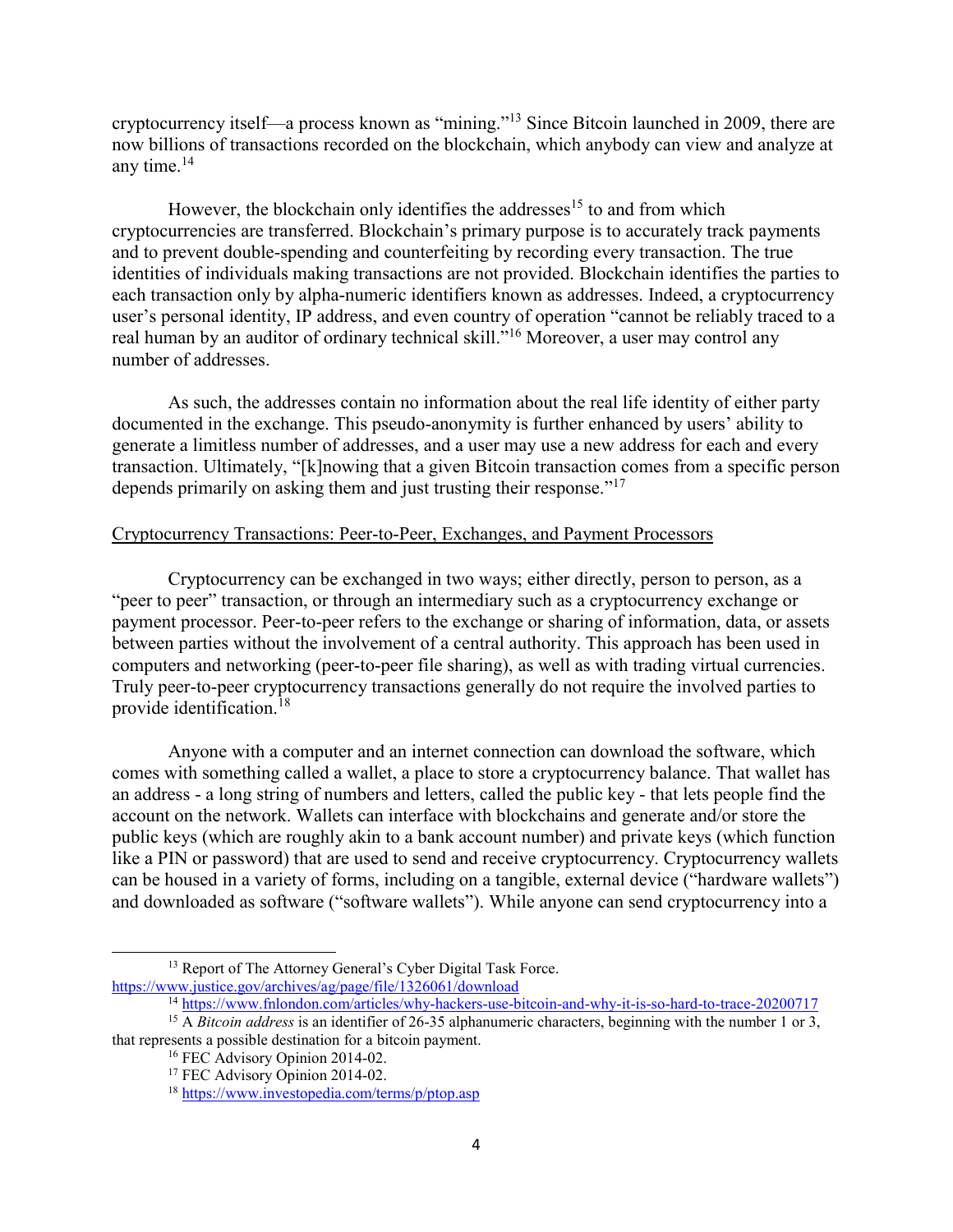wallet, taking money out of that wallet requires control of the private key, another long string of letters and numbers.<sup>[19](#page-4-0)</sup>

A cryptocurrency exchange is a platform on which you can buy and sell cryptocurrency. Exchanges can be used to trade one crypto for another — converting Bitcoin to Litecoin, for example — or to buy cryptocurrencies using regular currency, like the U.S. Dollar. Exchanges reflect current market prices of the cryptocurrencies they offer. Exchanges can also be used to convert cryptocurrencies back into the U.S. Dollar or another currency on an exchange, to leave as cash within an account or withdraw to a user's regular bank account.<sup>[20](#page-4-1)</sup>

A cryptocurrency payment gateway is a payment processor for digital currencies, similar to a payment processor for a credit card. Cryptocurrency gateways enable clients to accept digital payments and receive fiat currency immediately in exchange. They pay the client an amount equal to the digital currency's fair market value at the time of the transaction, and the cryptocurrency payment service instantly converts the payment into the currency of the client's choice, such as U.S dollars. The money is added to that account with the payment processor and is deposited to the client's designated bank account in intervals decided on in the client's service contract. The client does not need a cryptocurrency wallet, and does not need to handle any cryptocurrency conversions when using a payment processor.

While the cryptocurrency network operates outside of the purview of regulators, cryptocurrency service providers, like exchanges and payment processors, do not. This means that most of these services are required to implement some degree of know-your-customer ("KYC"), therefore linking a real-world identity to addresses and transactions.

Most domestically operated crypto exchanges and payment processors have increased their anti-money laundering and KYC rules. KYC rules are a procedure for verifying a customer's identity. This is standard practice for financial institutions and financial service businesses, including banks, stockbrokers, and is now applicable to cryptocurrency exchanges. The point of KYC is to confirm that a customer is who they claim to be and to prevent illegal activities, such as money laundering, funding terrorism, and tax evasion.<sup>[21](#page-4-2)</sup>

Customers typically need to provide during the KYC process: date of birth, Social Security number, and physical address. In addition, exchanges and payment processors also generally ask for a photo of valid government-issued identification, such as a driver's license, state ID, or a passport. After a user provides the requested information, the exchange or payment processor will use that to verify the user's true identity. This can take anywhere from minutes to several business days depending on the exchange and how busy it is.

<span id="page-4-2"></span><sup>21</sup> [https://www.fool.com/the-ascent/cryptocurrency/articles/what-is-kyc-and-why-do-crypto-exchanges-](https://www.fool.com/the-ascent/cryptocurrency/articles/what-is-kyc-and-why-do-crypto-exchanges-require-it/)

<sup>19</sup> <https://www.fnlondon.com/articles/why-hackers-use-bitcoin-and-why-it-is-so-hard-to-trace-20200717>

<span id="page-4-1"></span><span id="page-4-0"></span><sup>20</sup> <https://time.com/nextadvisor/investing/cryptocurrency/what-are-cryptocurrency-exchanges/>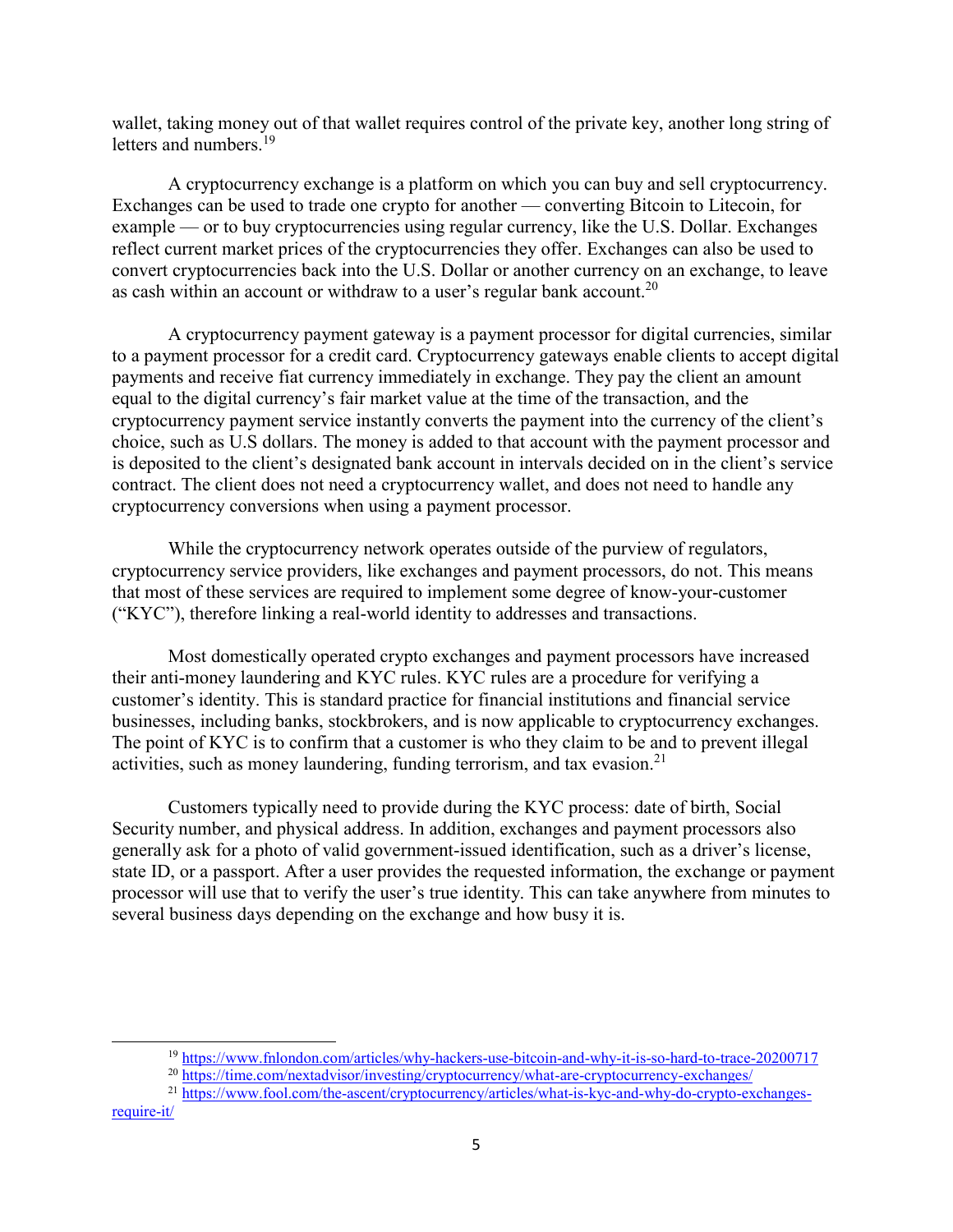### Traceability of Transactions

One of the explicit purposes of the Political Reform Act is that [r]eceipts and expenditures in election campaigns should be fully and truthfully disclosed in order that the voters may be fully informed and improper practices may be inhibited. (Section 81002(a).) In order to effectuate this policy, campaign contributions and expenditures are required to be disclosed. (Section 84100, et seq.) Ensuring that disclosure is accurate and truthful requires that the true source of funds for contributions of \$100 or more be verifiable, though sources such as cancelled checks, bank records, and other third party documentation.

The nature of cryptocurrency presents challenges for ensuring full and truthful disclosure of campaign contributions made using cryptocurrency. Anyone can conduct rudimentary tracing of Bitcoin and most other cryptocurrency using standard blockchain explorers. However, these tools are not suitable for tracing suspicious transactions. Criminals tend to go to great lengths to obfuscate their trail by using multiple wallet addresses.<sup>[22](#page-5-0)</sup>

For example, users who want to evade scrutiny can pool their cryptocurrency into "mixers," a wallet address that combines the coins with other transactions, making them harder to trace.<sup>[23](#page-5-1)</sup> Hackers can also store their cryptocurrency keys in "cold" wallet devices that do not connect to the Internet and are thus more secure. They transfer the digital tokens in online wallets to addresses linked to their desktops or save account information and private keys on thumb-drive-like devices. $24$ 

If cryptocurrency is held in a hardware wallet, "the security is pretty bulletproof," said David Sacco, a practitioner in residence at the University of New Haven's finance and economics departments. Despite a host of innovations in tracking technology, cryptocurrency still remains extremely difficult to track. Many cybercriminals transfer the assets among online wallets through difficult-to-trace transactions to conceal or launder funds.<sup>[25](#page-5-3)</sup>

Tracking cryptocurrency users has proven difficult for the Internal Revenue Service (IRS) as well. According to United States Department of Treasury report issued last May, cryptocurrency "poses a significant detection problem by facilitating illegal activity broadly including tax evasion." [26](#page-5-4) The IRS has taken a number of actions in recent years to address the unreported income. For example, beginning with 2020 tax returns, all filers must answer a "yes or no" question regarding cryptocurrency transactions.<sup>[27](#page-5-5)</sup> Additionally, the IRS has contracted

<span id="page-5-0"></span><sup>22</sup> <https://coinflip.tech/blog/is-bitcoin-traceable>

<sup>23</sup> <https://bitblender.io/guide.html>

<span id="page-5-2"></span><span id="page-5-1"></span> $^{24}$  <https://www.washingtonpost.com/technology/2021/09/22/stolen-crypto/>

 $25$  Ibid.

<span id="page-5-4"></span><span id="page-5-3"></span><sup>26</sup>Cryptocurrency Poses a Significant Risk of Tax Evasion,

<https://www.cnbc.com/2021/05/31/cryptocurrency-poses-a-significant-risk-of-tax-evasion.html> and *Treasury Calls for Crypto Transfers over \$10,000 to be Reported to IRS, [https://www.bloomberg.com/news/articles/2021-05-](https://www.bloomberg.com/news/articles/2021-05-20/treasury-calls-for-crypto-transfers-over-10-000-reported-to-irs)* [20/treasury-calls-for-crypto-transfers-over-10-000-reported-to-irs](https://www.bloomberg.com/news/articles/2021-05-20/treasury-calls-for-crypto-transfers-over-10-000-reported-to-irs)

<span id="page-5-5"></span><sup>27</sup> *The IRS is Cracking Down On Cryptocurrency Tax Reporting*. https://www.jdsupra.com/legalnews/theirs-is-cracking-down-on-1083611/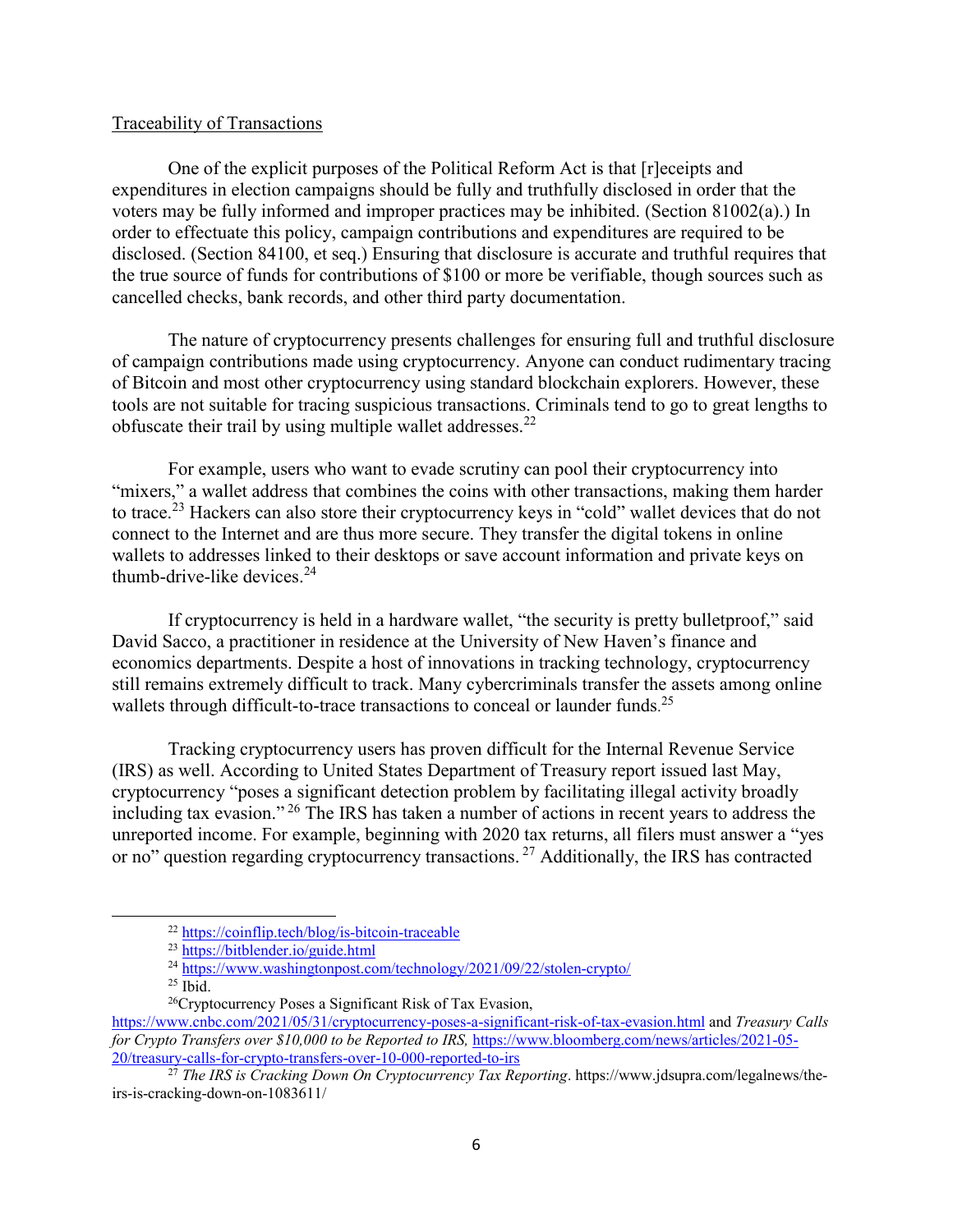with third-party software vendors in an attempt to track and analyze Bitcoin transactions.<sup>[28](#page-6-0)</sup> Beginning in tax year 2023, cryptocurrency exchanges will be required to send taxpayers 1099-B forms, also known as tax-reporting summaries, which are commonly required for investment brokerages. [29](#page-6-1)

To trace suspicious cryptocurrency activity, law enforcement agencies typically partner with private firms that specialize in tracking and investigating activities that involve cryptocurrencies to conduct investigations. These investigations usually start with digital breadcrumbs left behind in cyber hacks or online scams used to track down a wallet's owner by utilizing criminal's past internet history and cross-referencing with KYC information from cryptocurrency exchanges.[30](#page-6-2)

# **Cryptocurrency Contributions in other Jurisdictions**

# Federal Election Commission

In 2014, the Federal Election Commission ("FEC") issued an advisory opinion regarding the issue of political campaigns accepting Bitcoin contributions. Make Your Laws PAC, Inc. ("MYL") requested an advisory opinion from the FEC concerning the PAC's proposed acceptance, purchase, and disbursement of Bitcoins under the Federal Election Campaign Act of 1971. In the FEC Advisory Opinion 2014-02, May 8, 2014, MYL proposed to accept up to a total of \$100 worth of Bitcoins as contributions to its contribution and non-contribution accounts and accept the Bitcoins through an online form on which each bitcoin contributor, regardless of the proposed contribution amount, would have to provide his or her name, physical address, occupation, and employer. MYL also requested that each Bitcoin contributor affirm that he or she owned the Bitcoins that he or she will contribute and to affirm that he or she is not a foreign national. MYL noted that only after the Bitcoin contributor had provided identity and ownership information, and associated affirmations, will the committee send that contributor a one-time only "linked address," a Bitcoin address that identifies the individual transaction, to use to send the Bitcoins.

The FEC decided the proposed contribution of Bitcoin valued at \$100 or less was permissible under federal law. The FEC opinion did not address larger Bitcoin contributions. In addition, the FEC could not reach a consensus regarding whether MYL may purchase goods and services with Bitcoins it receives as contributions.

As a result of FEC Advisory Opinion 2014-02, under current federal campaign rules:

· A committee can receive Bitcoins as contributions. The Federal Election Campaign Act defines a "contribution" to include "any gift, subscription, loan, advance, or deposit of money or anything of value made by any person for the purpose of

<span id="page-6-0"></span> $\overline{a}$ <sup>28</sup>*IRS Now Has a Tool to Unmask Bitcoin Tax Cheats*, Daily Beast (August 22, 2017), <https://www.thedailybeast.com/irs-now-has-a-tool-to-unmask-bitcoin-tax-cheats>.

<sup>29</sup>*Yes, taxpayers must report their cryptocurrency trading to the IRS. Here's how.* <https://www.cbsnews.com/news/cryptocurrency-trading-taxes-irs/> and *How the IRS is Trying to Nail Crypto Tax Dodgers,* [https://www.cnbc.com/2021/07/14/irs-new-rules-on-bitcoin-ethereum-dogecoin-trading.html.](https://www.cnbc.com/2021/07/14/irs-new-rules-on-bitcoin-ethereum-dogecoin-trading.html)

<span id="page-6-2"></span><span id="page-6-1"></span><sup>&</sup>lt;sup>30</sup> <https://www.nytimes.com/2021/06/09/technology/bitcoin-untraceable-pipeline-ransomware.html>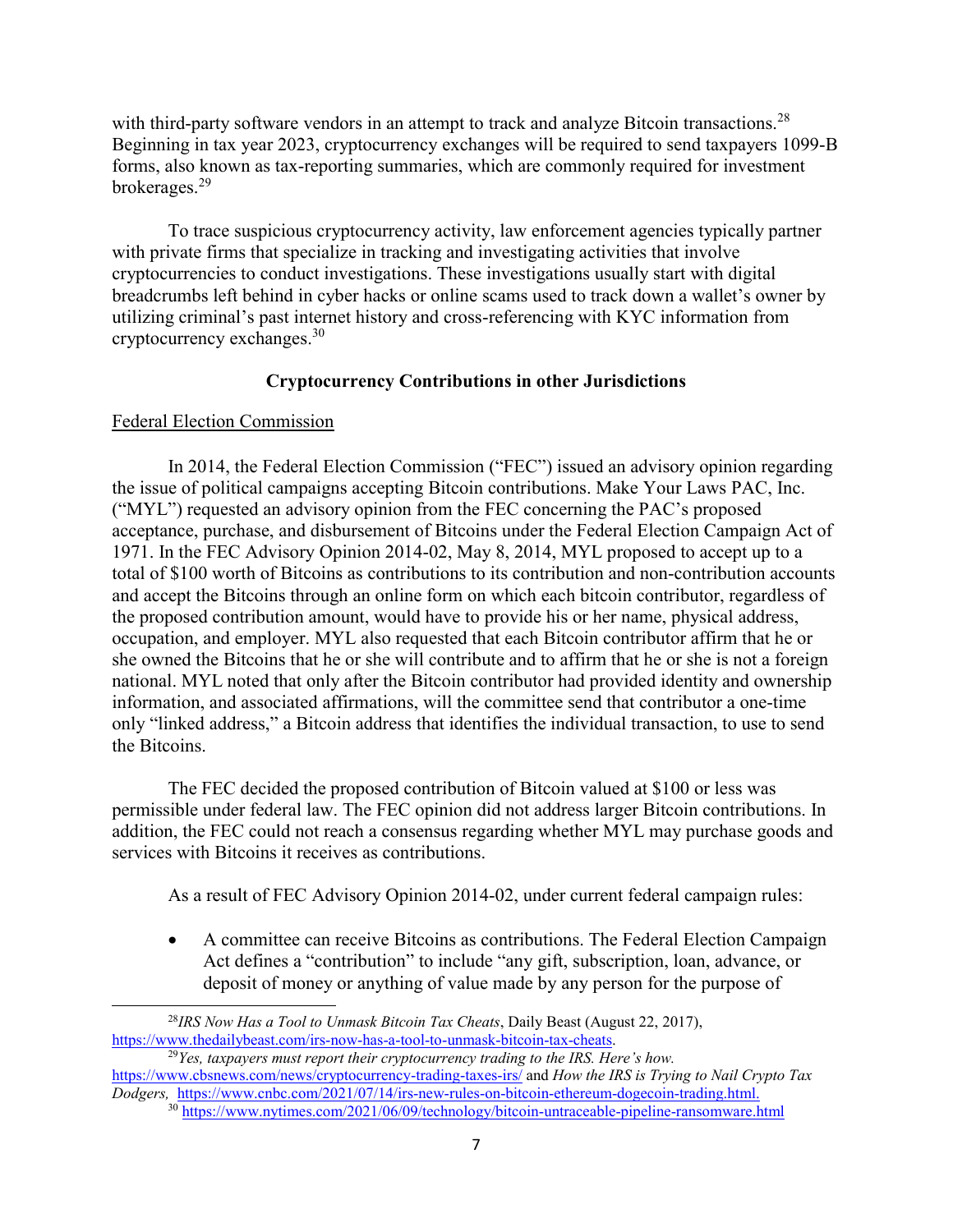influencing any election for Federal office." The FEC concluded that Bitcoins are "money or anything of value.".

- · Bitcoins may be received into and held in a wallet or converted to cash. Holding Bitcoins in a wallet does not relieve the committee of its obligations to return or refund a Bitcoin contribution that is from a prohibited source, exceeds the contributor's contribution limit, or is otherwise not legal. The initial receipt of bitcoins as contributions should be reported like in-kind contributions. The FEC recommends to include a notation or memo text indicating the number of bitcoins that the committee received and that the bitcoins were not liquidated.
- · However, committees cannot use Bitcoins to purchase goods or services. Committees must sell the Bitcoins and deposit the proceeds into the campaign depository before using the funds to make disbursements for goods and services.
- If the committee sells the Bitcoins through an established market mechanism where the purchaser is not known, the purchaser is not considered to have made a contribution to the committee. If the committee sells the Bitcoins directly to a purchaser, and therefore knows the identity of the purchaser, the purchaser is considered to have made a contribution to the committee.<sup>[31](#page-7-0)</sup>
- · A political committee that receives a contribution in Bitcoins should value that contribution based on the market value of Bitcoins at the time the contribution is received.

# State Approaches to Cryptocurrency Campaign Contributions

#### *Prohibited*

Nine states, including California, prohibit cryptocurrency contributions.<sup>[32](#page-7-1)</sup>

### *Permitted*

 $\overline{a}$ 

Twelve States, as well as the District of Columbia, expressly allow cryptocurrency contributions in some form.<sup>[33](#page-7-2)</sup> Some of these states treat cryptocurrency in the same manner as a cash contribution. As an example, Washington law states that Bitcoin and other cryptocurrency should be treated as the equivalent of cash and limited to \$100. The cryptocurrency must be converted to legal tender and deposited in the campaign depository within five business days of receipt and timely reported. The Iowa Ethics & Campaign Disclosure Board issued an advisory

<span id="page-7-0"></span><sup>&</sup>lt;sup>31</sup> These rules are consistent with the FEC requirements for reporting other in-kind contributions with appreciated value, such as stocks.

<span id="page-7-1"></span><sup>32</sup> These include California, Kansas, Kentucky, Michigan, Missouri, Nevada, North Carolina, Oregon, and South Carolina.

<span id="page-7-2"></span><sup>33</sup> These include Arizona, Colorado, Georgia, Iowa, Massachusetts, Montana, New Hampshire, Ohio, Tennessee, Vermont, and Washington. The Texas Ethics Commission is of the position that cryptocurrency contributions are permissible under existing law, is in the process of adopting regulations to govern the reporting of cryptocurrency contributions.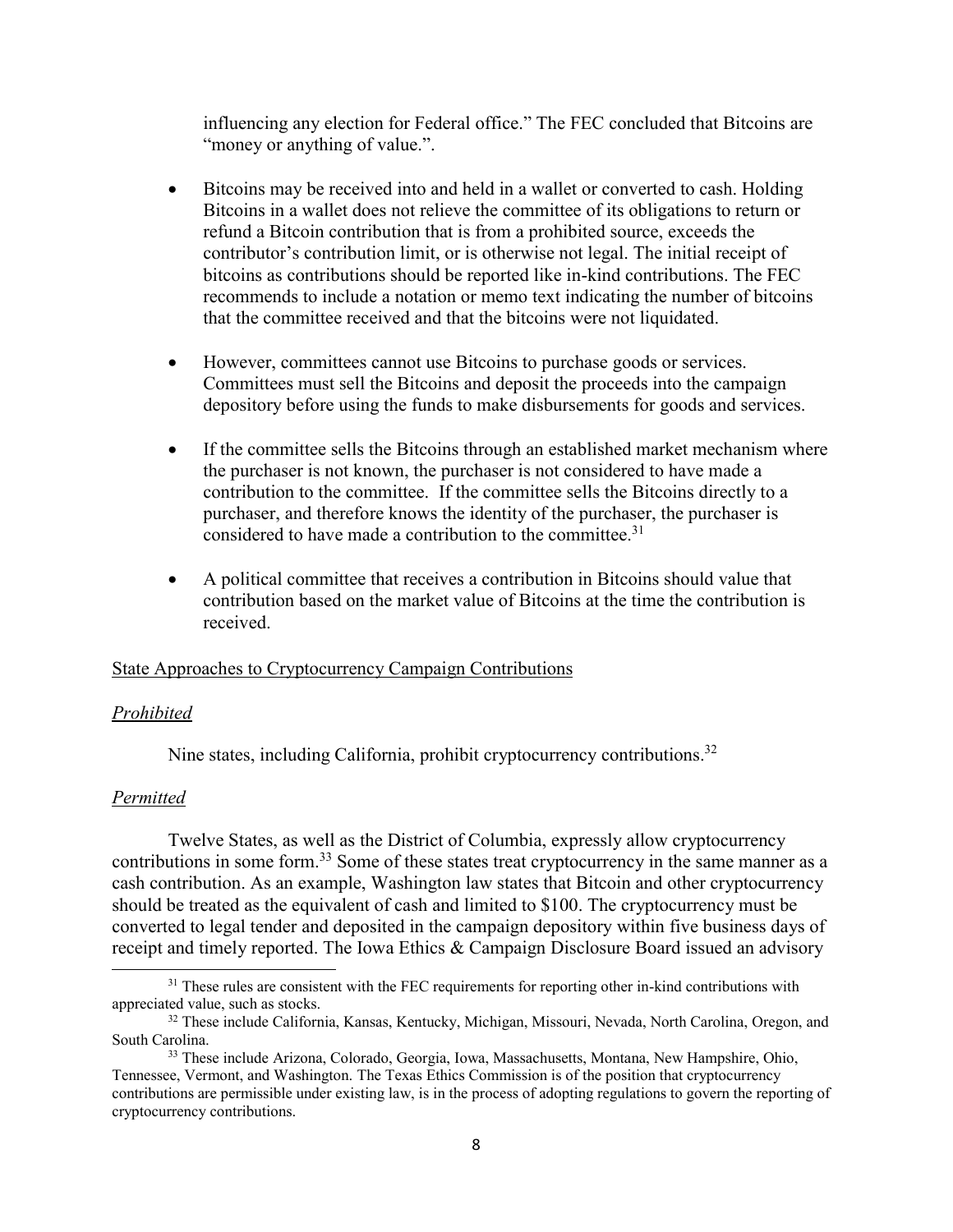opinion in February 2022 stating that cryptocurrency contributions are permissible as in-kind contributions, and that a recipient committee must report the fair market value of the contribution as of the date of the contribution. The recipient committee should include a note in its report to also note the specific amount and type of cryptocurrency that was received and whether or not it was liquidated. If the committee pays processing fees, that should be reported as a separate expenditure and not deducted from the value of the contribution.

The Texas Ethics Commission has proposed a rule to require reporting cryptocurrency as in-kind contributions. Campaigns would be required to liquidate any cryptocurrency before spending the proceeds; they would not be permitted to use cryptocurrency to make an expenditure. The value of a cryptocurrency contribution would be the fair market value of the cryptocurrency upon receipt, and the recipients must verify specific information about the contributors.

The Ohio Elections Commission issued an advisory opinion in December 2021 allowing cryptocurrency as an in-kind contribution. The opinion noted that cryptocurrency is more fungible than other "in-kind contributions" and is both volatile and highly valued in the marketplace, and requires the attributed value to be properly reflected on the date that the cryptocurrency is accepted as an "in-kind contribution." When that exchange is completed, any cost involved in the exchange must be shown as an expenditure for the campaign committee.

Most of these jurisdictions also prohibit any expenditures in cryptocurrency, do not allow committees to hold cryptocurrency in a wallet, and require timely conversion to U.S. dollars. Montana requires cryptocurrency contributions to be converted to U.S. dollars at the prevailing rate within twenty-four hours of receipt, while Ohio specifies that any cost involved in the exchange of cryptocurrency to U.S. dollars must be shown as an expenditure for the campaign committee.

#### *No Formal Position*

Other states have not taken a formal position on cryptocurrency contributions. In some jurisdictions, this is because existing regulations neither expressly allow nor expressly prohibit them.[34](#page-8-0) For example, in Illinois, cryptocurrency is not mentioned anywhere in statute. In theory, it is not restricted but it must be accurately reported. They advise that cryptocurrency contributions be reported as in-kind contributions, valued in U.S. dollars on the day of the contribution.

### Regulatory Options

 $\overline{a}$ 

### *Option One: Maintain the existing prohibition.*

<span id="page-8-0"></span><sup>&</sup>lt;sup>34</sup> Several other jurisdictions are in the process of adopting a formal position. The Wisconsin Ethics Commission referred the matter to the Legislature because it found a contribution in cryptocurrency "does not appear to fit" the acceptable categories spelled out in statutes, while the Oklahoma Ethics Commission is considering an advisory opining that could allow Cryptocurrency contributions. Legislation pending in Minnesota would prohibit cryptocurrency contributions.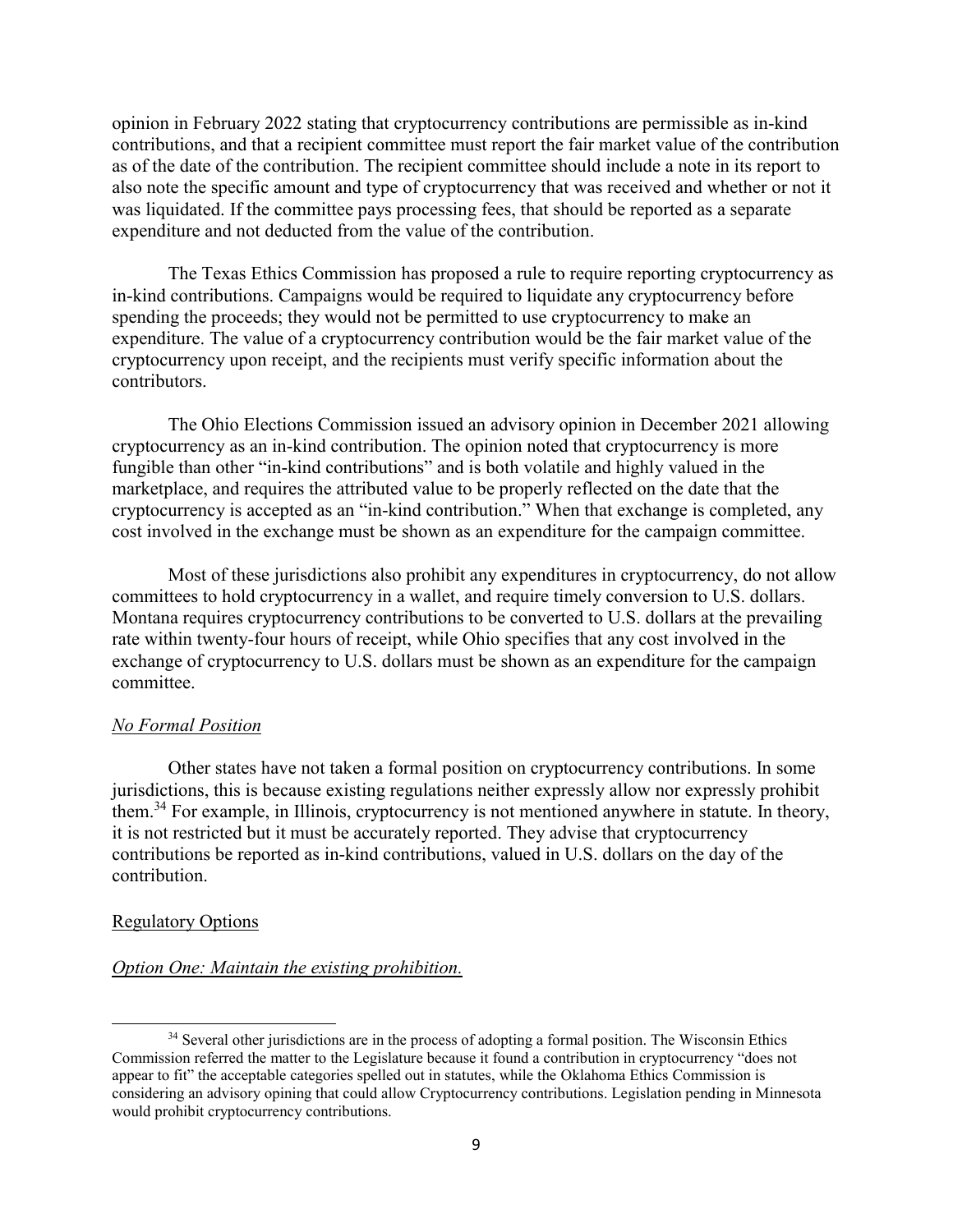This option maintains the existing prohibition on contributions and receipts in cryptocurrency. As a complete prohibition eliminates any concern over the traceability of cryptocurrency contributions.

# *[OPTION 1]*

No contribution may be made or received in cryptocurrency.

### *Option Two: Regulate cryptocurrency contributions as cash contributions.*

This option restricts cryptocurrency contributions to less than \$100 per source. This option also requires cryptocurrency contributions to be converted to U.S. dollars and deposited into the campaign bank account.

In allowing cryptocurrency contributions not exceeding the \$100 cash contribution limit, this option would be consistent with FEC's Advisory Opinion 2014-02. Option Two also lessens issues with traceability because only small cryptocurrency contributions may be received and the contributions must be converted to cash upon receipt and deposited into the campaign bank account.

# *[OPTION 2]*

(a) A cryptocurrency contribution shall be considered a cash contribution for purposes of the Act. Under Section 84300(a), a person may not make and a committee may not accept a contribution in cryptocurrency, of \$100 or more. The amount of the contribution is the fair market value of the cryptocurrency at the time the contribution is made.

(b) A cryptocurrency contribution must be converted to U.S. dollars at the prevailing rate of exchange and deposited into the committee's campaign bank account prior to expending the funds and within 2 business days of the receipt.

# *Option Three: Permit cryptocurrency contributions as in-kind, or non-monetary, contributions requiring committees to convert contributions to cash upon receipt.*

Under this option, cryptocurrency contributions may be accepted in any amount not exceeding any applicable contribution limit. Option Three also requires that cryptocurrency contributions are facilitated by a third-party payment processor, which must take appropriate steps to verify the identity of the contributor, collect required contributor information, and convert the contributions to U.S. dollars upon receipt and transfer the funds to the campaign bank account.

Like Option Two, this option is consistent with the "one bank account rule," which generally requires all contributions to be deposited in, and all expenditures must be made from, a single designated campaign bank account. Requiring cryptocurrency contributions to be made through a third-party payment processor, the use of KYC protocol, and not allowing committees to hold cryptocurrency or maintain a wallet, alleviates some traceability concerns helping to